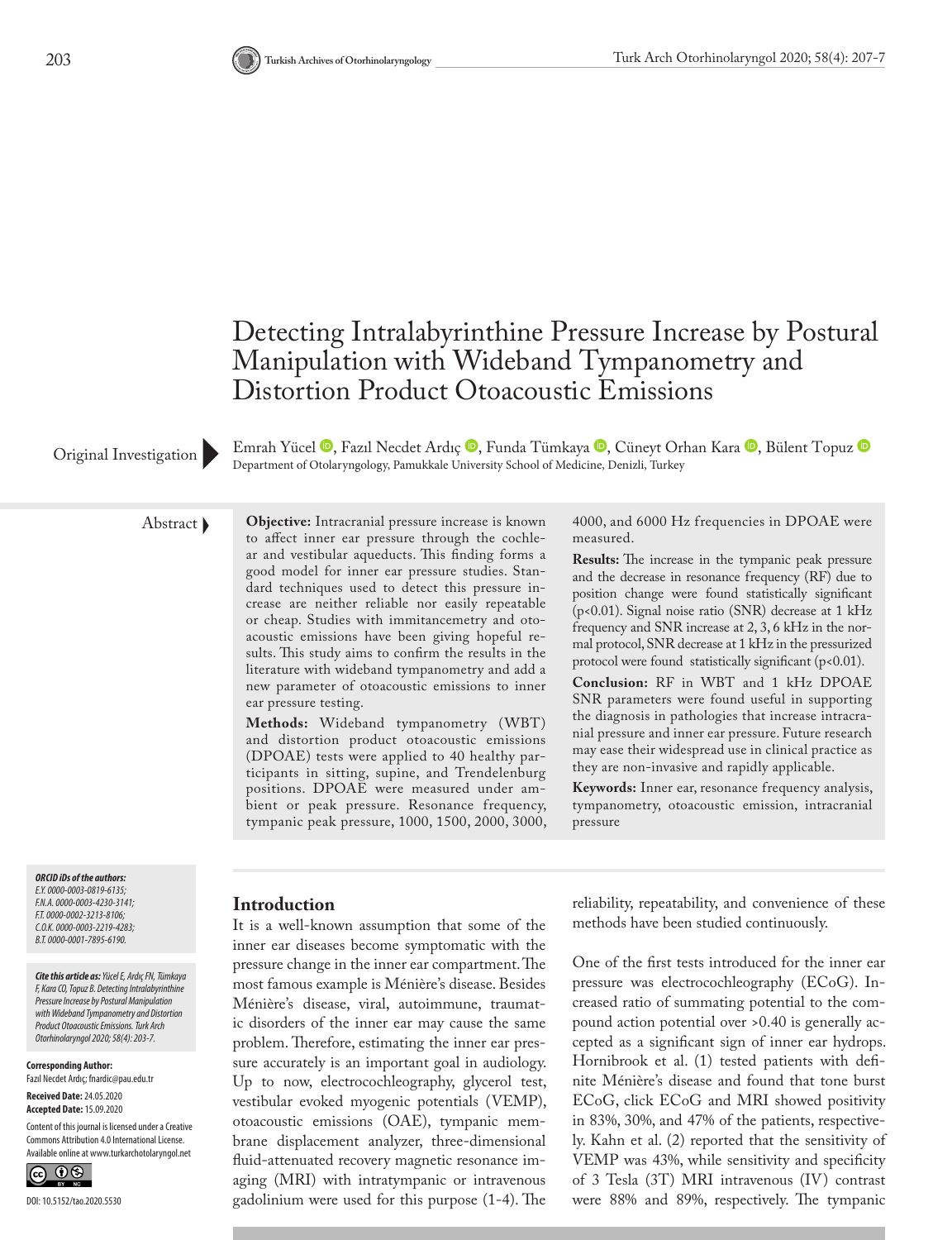membrane analyzer was sensitive to inter-individual differences, ossicular chain and middle ear status, and perforations of tympanic membrane. State-of-the-art MRI devices seem to provide the highest accuracy rate for detecting inner ear pressure increase; however, the technique is expensive, hard to repeat, and requires the use of contrast medium that may have side effects.

We still need simple, reliable, and easily repeatable tests. Some researchers focused on immittance tests for this purpose. When inner ear pressure increases, the stapes footplate moves towards the middle ear and stiffness of the annular ligament increases. This, in turn, increases the tension of the ossicular chain, thereby decreases middle ear compliance. All immittancemetric studies that aimed to measure inner ear pressure were based on this assumption (5). There are publications reporting using traditional 226 Hz tympanometry or multifrequency tympanometry (6, 7). It was reported that 2 kHz admittance graphs in the multifrequency tympanogram was affected most by the change of inner ear fluid mechanics. Multifrequency tympanometry (MFT) was believed to measure the pressure of perilymph in direct contact with stapes footplate. A decrease in resonance frequency (RF) and widening of the conductance tympanogram were also noted  $(4).$ 

Wideband tympanometry (WBT) is a relatively new method. It is an immittancemetric test method that examines the sound transfer function of the middle ear. It uses click stimulus at a range of frequencies between 226 Hz to 8000 Hz (8, 9).

Several models have been used in inner ear pressure studies. One of these is the glycerol test. Glycerol is an osmotically active compound which reduces the water content of the inner ear and changes the osmolarity (10). The second method is manipulating the posture. Chapman et al. (11) showed that intracranial pressure changed when the posture changed. In two separate studies, Carlborg et al. (12, 13) carried out a series of experiments and reported that when the hydrostatic pressure in the subarachnoid space was manipulated, the pressure in the perilymphatic space was affected immediately when the cochlear aqueduct was open. When the cochlear duct was closed, the transfer time was delayed. They postulated that the endolymphatic sac and duct might play a role in this delayed pressure transfer when the cochlear aqueduct is closed. Arterial pressure has a little role in this mechanism. Hypobaric pressure was also a conditional effect depending on the rate of pressure change, patency of the cochlear aqueduct and the Eustachian tube. In another study,

#### **Main Points**

- Postural change from sitting to Trendelenburg affects the inner ear.
- The possible mechanism is the reflection of intracranial pressure increase via the cochlear aqueduct.
- RF decreases and tympanic peak pressure increases with the postural change in wideband tympanometry.
- 1 kHz signal noise ratio decreases with the postural change in DPOAE.

OAE was also subject to these experiments. A phase increase and level decrease were found especially at frequencies lower than 2 kHz (14). Preliminary studies also showed that posture change created a shift in hearing threshold, OAE, and middle ear impedance (15).

This study aimed to confirm the results reported in the literature for wideband tympanometry and add a new parameter of otoacoustic emissions to inner ear pressure testing in healthy adults.

# **Methods**

### **Subjects**

Forty healthy adult volunteers were included in the study. All volunteers underwent detailed otolaryngologic examination. Those with normal ear examination, normal middle ear pressure with 226 Hz tympanometry, and a hearing threshold over 15 dB were included, and those with a history of ear disease, neurologic disorder, ototoxic drug use, and ear or cranial surgery were excluded. Volunteers were informed about the procedure and their consents were obtained in writing. The ethical approval of the study was obtained from the Pamukkale University Ethics Committee (Approval Date: February 26, 2016; Approval Number: 60116787-020/13170).

#### **Intervention**

Each ear of participants was measured individually, hence, a total of 80 ears were studied. All subjects were asked not to speak, cough, yawn, or gulp during the procedure.

WBT and OAE measurements were done in three positions, sitting  $(O)$ , supine  $(S)$ , and Trendelenburg  $(T)$  (15-20<sup>0</sup> head down position), using Titan clinical tympanometry (Titan Suite software; Interacoustics, Denmark). All tests were done immediately after position change.

WBT was performed by narrow band clicks for every 100 Hz at frequencies changing between 226 to 8000 Hz and pressure changing between +200 to -400 daPa. Resonance frequency (RF) at tympanic peak pressures (TPP) and pressure values were noted.

Distortion product OAE (DPOAE) was measured using f1 65 dB SPL, f2 55 dB SPL and f1/f2 ratio 1.22. Each test was done twice at ambient and middle ear peak pressure. DP-Gram of frequencies between 1-6 kHz were recorded. Signal noise ratio (SNR) of 1000, 1500, 2000, 3000, 4000, and 6000 Hz frequencies were used for comparison.

#### **Statistical Analysis**

SPSS version 12.0 (SPSS Inc.; Chicago, IL, USA) was used for statistical analysis. Continuous variables were noted as mean±standard deviation. Categorical variables were shown as numbers and percentages. The Kolmogorov-Smirnov test was used to analyze normal distribution, and as the distributions were not normal, nonparametric tests were used for statistical evaluation. A paired sample t-test was done for parametric vari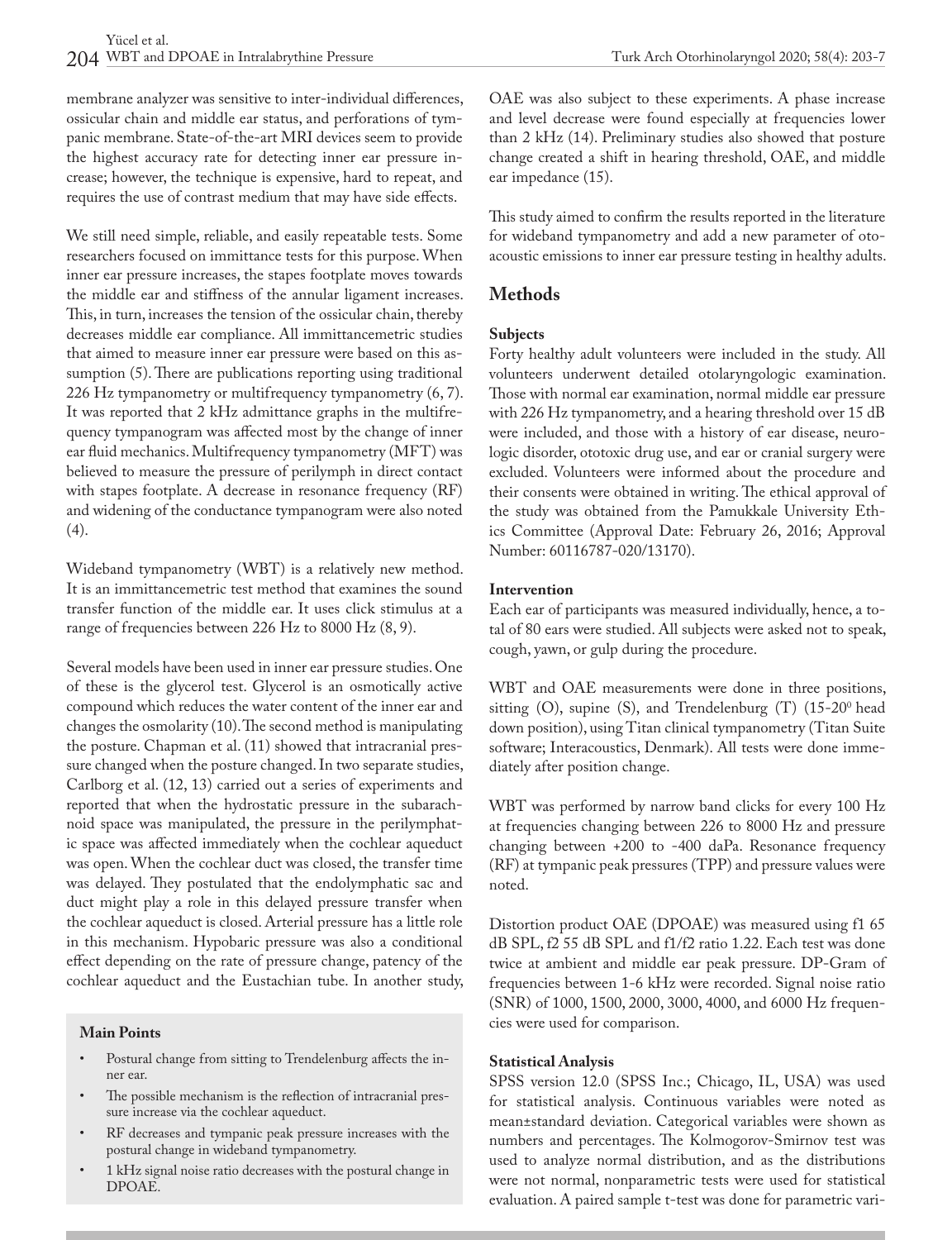ables. Friedman Test and Wilcoxon signed-rank tests were used for nonparametric variables. We considered p values <0.05 as statistically significant.

## **Results**

A total of 80 ears of 40 volunteers were tested. Twenty-three (57.5%) were female and 17 (42.5%) were male. Their mean age was calculated as 28.32±6.

The average RF of 80 ears in O, S, and T positions were 867.68 Hz, 855.99 Hz and 849.99 Hz, respectively. The decrease in RF was found statistically significant (p<0.05) (Table 1). The average TPP for O, S, T positions were measured as -1.95, 7.63, 18.76 daPa, respectively. The increase was also found statistically significant (p<0.05) (Table 1). There were no statistical differences between right and left ears in RF and TPP.

DPOAE measurements were done under two pressure conditions: ambient and middle ear peak pressure. SNR decreased under an ambient pressure of 1 kHz, but increased at 2, 3, and 6 kHz with position changes. The changes in SNR, whether decreasing or increasing, at 1, 2, 3, 6 kHz were found statistically significant (p<0.05). But the differences in SNR values at 1.5 and 4 kHz were not significant (p>0.05) (Table 2). The right-left

**Table 1.** WBT measurements during postural change

|                                     | <b>Sitting</b> | Supine          | Trendelenburg | p      |
|-------------------------------------|----------------|-----------------|---------------|--------|
| Resonance<br>frequency $(Hz)$       | 867.68±191.67  | 855.99±166.34   | 849.99±192.5  | 0.002  |
| Tympanic<br>peak pressure<br>(daPa) | $-1.95+8.51$   | $7.63 \pm 9.69$ | 18.76±12.77   | 0.0001 |

| Table 2. DP-Grams under ambient pressure were measured and |  |
|------------------------------------------------------------|--|
| Signal to Noise Ratios were plotted on the table           |  |

|           | Sitting          | Supine           | Trendelenburg    | p         |
|-----------|------------------|------------------|------------------|-----------|
| $1000$ Hz | $7.07 \pm 6.59$  | $6.35 \pm 5.82$  | $3.04\pm6.49$    | $0.0001*$ |
| $1500$ Hz | $16.96 \pm 6.5$  | $17.54 \pm 6.56$ | $16.87\pm 6.5$   | 0.181     |
| $2000$ Hz | $20.44 \pm 6.43$ | $21.2 \pm 6.57$  | $22.7 \pm 6.32$  | $0.003*$  |
| $3000$ Hz | $25.42 \pm 5.17$ | $26.47 \pm 5.48$ | $27.35 \pm 5.2$  | $0.004*$  |
| $4000$ Hz | $25.71 \pm 6.47$ | $26.76 \pm 5.5$  | $26.06 \pm 7.26$ | 0.359     |
| $6000$ Hz | $29.65 \pm 5.89$ | $30.2 \pm 5.68$  | $31.2 \pm 6.03$  | $0.007*$  |

**Table 3.** DP-Grams under peak pressure were measured and signal to noise ratio values were plotted in the table

|           | Sitting          | Supine           | Trendelenburg    | p         |
|-----------|------------------|------------------|------------------|-----------|
| $1000$ Hz | $7.85 \pm 6.08$  | $6.24 \pm 4.97$  | $4.01 \pm 6.72$  | $0.0001*$ |
| $1500$ Hz | $17.42 \pm 6.18$ | $17.75 \pm 6.17$ | $16.56 \pm 7.28$ | 0.078     |
| $2000$ Hz | $20.9+6.07$      | $21.62 \pm 6.21$ | $22.41 \pm 6.76$ | 0.056     |
| $3000$ Hz | $26.38 \pm 4.66$ | $26.51 \pm 5.56$ | $26.7 \pm 6.14$  | 0.6       |
| $4000$ Hz | $27.04 \pm 5.68$ | $26.52 \pm 5.12$ | $26.5 \pm 5.93$  | 0.62      |
| $6000$ Hz | $29.84 \pm 5.83$ | $29.67 \pm 5.61$ | $30.86 \pm 5.14$ | 0.465     |

difference was only significant in 3 kHz in the sitting position. When we evaluated the DPOAE under peak pressure, only a decrease in 1 kHz SNR was found significant (Table 3). When we compared right and left ears, 3 kHz SNR under peak pressure was found statistically different in all positions.

### **Discussion**

In this study, we investigated the change in middle ear RF, TPP, and pressurized/ambient DPOAE while manipulating the pressure of CSF and inner ear by the postural change. We found that RF decreased and TPP increased when subjects changed from sitting position to the Trendelenburg position. Immediate measurements also showed that 1 kHz SNR decreased with position change under either ambient or peak pressure conditions. The 2, 3 and 6 kHz SNRs increase, but this increase was significant only under ambient pressure.

Normal RF value has been subject to investigations for a long time. Lutman (16) reported RF as 871 Hz in 1984. Kaya et al. (17) used MFT to measure RF in normal-hearing adults and found that RF was 1020.8 Hz in right ears and 978.3 Hz in left ears. Polat et al. (18) focused on the differences between genders and measured mean RF as 933 Hz and 992.5 Hz in males and females, respectively. They found this difference to be statistically significant. Another study that evaluated the gender and age differences reported that there were no statistical differences between genders and age groups except in 0-1-month-old babies. In this group, mean RF was detected as 330.4 in the right ear and 347.6 Hz in the left ear (19). We found the mean RF as 867.68±191.67 Hz in sitting position. In the literature, normal RF was reported to change between 800-1000 Hz. It was postulated that this wide range was due to the changing structure of the outer and middle ears according to age and hereditary traits (20).

WBT is superior to classic tympanometry in many aspects. But the lack of generally accepted normative values is an important limitation. WBT has been widely studied in middle ear diseases. But its capacity for detecting inner ear disorders has always drawn the attention of investigators. One of the major targets was Ménière's disease. To that end, different models were constructed to simulate inner ear pressure increase. One of these is position change. The assumption supporting the positional test with WBT is based on the interaction between the inner ear pressure and the cerebrospinal fluid (11). It has been postulated that when inner ear pressure increases, the stiffness of annular ligament increases, and elasticity of the ossicles decreases. This change could be measured with different techniques. RF is one of these. But there are conflicting results. Franco-Vidal et al. (21) investigated RF and the width of tympanogram change in MFT in different postural positions. When the position was changed from supine to Trendelenburg, the width increased from 141.7 daPa to 184 daPa and RF increased from 763.7 Hz to 795.8 Hz. The change in RF was found insignificant. In another study, same investigators found that RF decreased, and the width of 2 kHz tympanogram increased in Ménière's disease patients (4). So, they focused on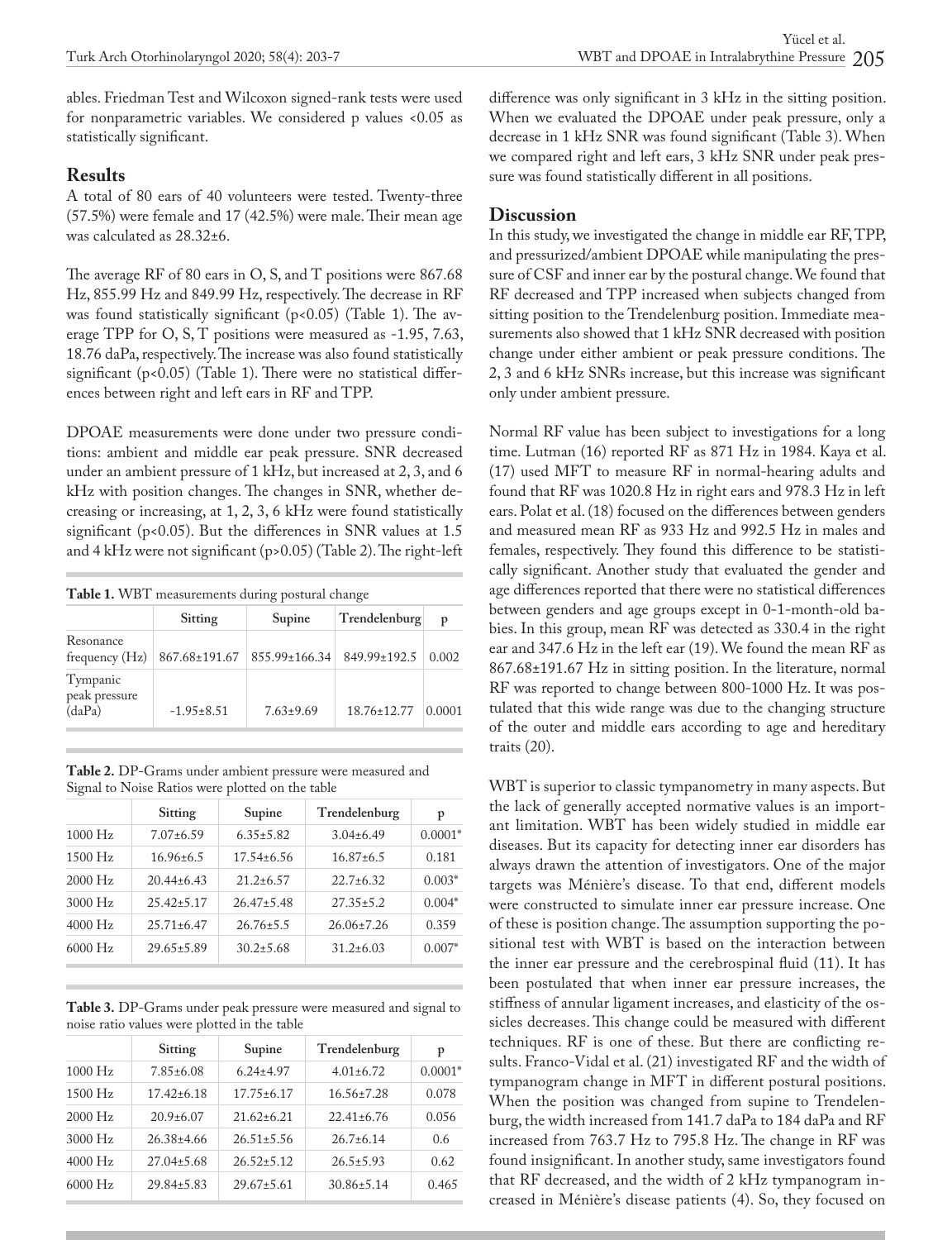2 kHz tympanogram width and concluded that intracochlear pressure could increase between attacks in Ménière's disease (21). Sato et al. (22) tested patients with enlarged vestibular aqueduct syndrome (EVA). They found an RF decrease in EVA. The increase in endolymphatic volume and area of the third window were proposed mechanisms. Sugasawa et al. (23) compared Ménière's disease patients with normal and found decreased RF in Ménière's disease affected ears. They calculated the sensitivity and specificity as 41.3 and 84.2% when 875 Hz frequency was chosen as a cutoff point. The normal values in Sugasawa et al.'s (23) series were 1123±274.8 Hz, which was higher than ours. Kato et al. (24) also reported a good correlation between significant hydrops in MRI and 2 kHz tympanometry width. They concluded that peak width in MFT was an important indicator of Ménière's disease. They also found a tendency of decreasing RF with hydrops, but without any statistically significant difference (24). Cakir Cetin et al. (25), on the other hand, measured RF, absorbance and 2 kHz peak width during the acute attack of Ménière's disease and did not find any significant differences between the affected ears and the non-affected or control ears despite the tendency for increased RF in their results. We found a significant decrease in RF when position was changed from sitting to Trendelenburg. This finding showed that middle ear stiffness was not the only factor affecting RF change. Darrouzet et al. (5) claimed that RF was not only affected by the stiffness of the annular ligament, but also by the mechanical resistance of the inner ear.

DPOAE was also one of the proposed tests for inner ear pressure studies. Mom et al. (3) investigated the effects of glycerol and postural change in Ménière's disease with transient OAE and found that there was a positive phase shift in Ménière's disease patients, whereas this shift was inconsistent in the control group. Avan et al. (26) reported that phase shift in Ménière's disease patients was apparent below 1 kHz and increased with postural change, but not significantly, since Ménière's disease had already created a phase shift, postural change did not much affect the result. They also wrote that in 13 Ménière's disease patients, phase shift became normal in the asymptomatic period after having increased phase shift with the symptoms (26). Mom et al. (27) also evaluated the phase shift in Ménière's disease with postural change and reported that phase shift changed between -30 $^{\circ}$  to +45<sup>0</sup> in healthy patients, and between -80<sup>0</sup> to +145<sup>0</sup> in Ménière's disease patients. Most of the studies in the literature worked with phase shift, but we evaluated the SNR from DPOAE and found that 1 kHz SNR decreased with the postural change measured either under ambient or peak pressure.

All the OAE studies agreed on the vulnerability or change in low frequencies. Also, in endolymphatic hydrops, hearing loss occurs starting from low frequencies. Densert et al. (28) proposed that hydrops might distort the basilar membrane and cause an abnormal asymmetry in hair cell conductance. Frank and Kössl (29) claimed that this might be due to the mechanical distortion of the outer hair cells only. We found a significant decrease in 1 kHz SNR under ambient and peak pressure with postural change. It was generally recommended that SNR had to be over 6 dB for good DPOAE measurement. Avan et al. (26) did not find any significant difference in SNR during their phase shift experiments. But all these hypotheses show that the basilar membrane and the outer hair cells are affected by the pressure increase. So, the increase of noise floor might be another parameter for detecting inner ear pressure.

Studies on measuring the changes in the inner ear pressure with immittancemetric tests and DPOAE also brought about a new approach estimating intracranial pressure. Spinal needles or intraventricular catheters are invasive techniques used for this purpose. Avan et al. (30) and Büki et al. (31) studied this subject on computer models, gerbil model, and human subjects, and reported that stiffness of annular ligament affected mostly 1 kHz in DPOAE phase. Experimental studies on cats showed that intracranial pressure immediately affected perilymphatic pressure when the cochlear aqueduct was open; whereas its transfer to the inner ear was delayed when the cochlear aqueduct was closed (13). The assumption and the results were impressive and gave hope for a new widespread application.

# **Conclusion**

We found that RF decreased and TPP increased when the position of the subject was changed from sitting to Trendelenburg. We also found that especially 1 kHz SNR in DPOAE decreased with the same position change. The increase in other frequencies was not consistent with middle ear pressure change. The high variability of RF makes it hard to compare the results of different studies. Using right-left difference as a factor might be a more reliable criteria. We recommend the use of positional test with WBT in large cohorts before using it in clinical practice. Also, 1000 Hz DPOAE SNR is worth investigating in these subjects. Further studies in different patient groups with intracranial pressure increase will also enhance our understanding on the relationship between the cerebrospinal fluid and the inner ear.

**Ethics Committee Approval:** Ethics committee approval was received for this study from the Pamukkale University Ethics Committee (Approval Date: February 26, 2016; Approval Number: 60116787- 020/13170).

**Informed Consent:** Informed consent was obtained from the patients who participated in this study.

**Peer-review:** Externally peer-reviewed.

**Author Contributions:** Concept - E.Y., F.N.A., F.T., C.O.K., B.T.; Design - E.Y., F.N.A., F.T., C.O.K., B.T.; Supervision - F.N.A., F.T., C.O.K., B.T.; Resources - F.N.A.; Materials - E.Y., F.N.A., F.T.; Data Collection and/or Processing - E.Y., F.N.A.; Analysis and/or Interpretation - E.Y., F.N.A., F.T., C.O.K., B.T.; Literature Search - E.Y., F.N.A., F.T.; Writing - E.Y., F.N.A., C.O.K., B.T.; Critical Reviews - F.N.A., F.T., C.O.K., B.T.

**Conflict of Interest:** The authors have no conflicts of interest to declare.

**Financial Disclosure:** The authors declared that this study was supported by Pamukkale University Research Fund (Number: 2016TIPF014).